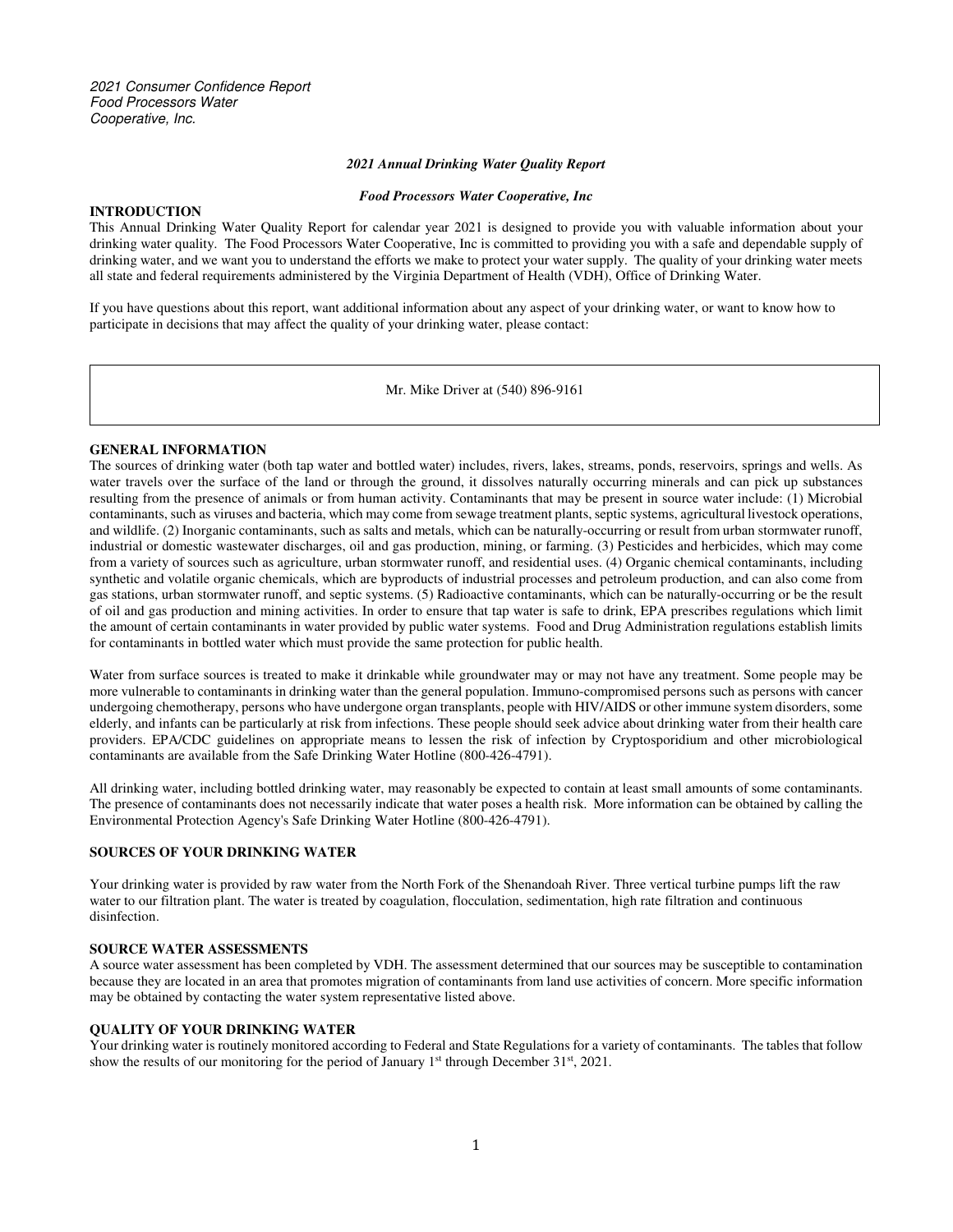2021 Consumer Confidence Report Food Processors Water Cooperative, Inc.

#### **DEFINITIONS**

In the table and elsewhere in this report you will find many terms and abbreviations you might not be familiar with. The following definitions are provided to help you better understand these terms:

*Non-detects (ND) - lab analysis indicates that the contaminant is not present* 

*Parts per million (ppm) or Milligrams per liter (mg/l)* - one part per million corresponds to one minute in two years or a single penny in \$10,000.

*Parts per billion (ppb) or Micrograms per liter* - one part per billion corresponds to one minute in 2,000 years, or a single penny in \$10,000,000.

*Parts per trillion (ppt) or Nanograms per liter (nanograms/l)* - one part per trillion corresponds to one minute in 2,000,000 years, or a single penny in \$10,000,000,000.

*Picocuries per liter (pCi/L)* - picocuries per liter is a measure of the radioactivity in water.

*Nephelometric Turbidity Unit (NTU)* - nephelometric turbidity unit is a measure of the clarity of water. Turbidity in excess of 5 NTU is just noticeable to the average person.

*Action Level (AL)* - the concentration of a contaminant which, if exceeded, triggers treatment or other requirements which a water system must follow.

*Treatment Technique (TT)* - a required process intended to reduce the level of a contaminant in drinking water.

*Maximum Contaminant Level, or MCL* - the highest level of a contaminant that is allowed in drinking water. MCLs are set as close to the MCLGs as feasible using the best available treatment technology.

*Maximum Contaminant Level Goal, or MCLG* - the level of a contaminant in drinking water below which there is no known or expected risk to health. MCLGs allow for a margin of safety.

*Variances and exemptions* - state or EPA permission not to meet an MCL or a treatment technique under certain conditions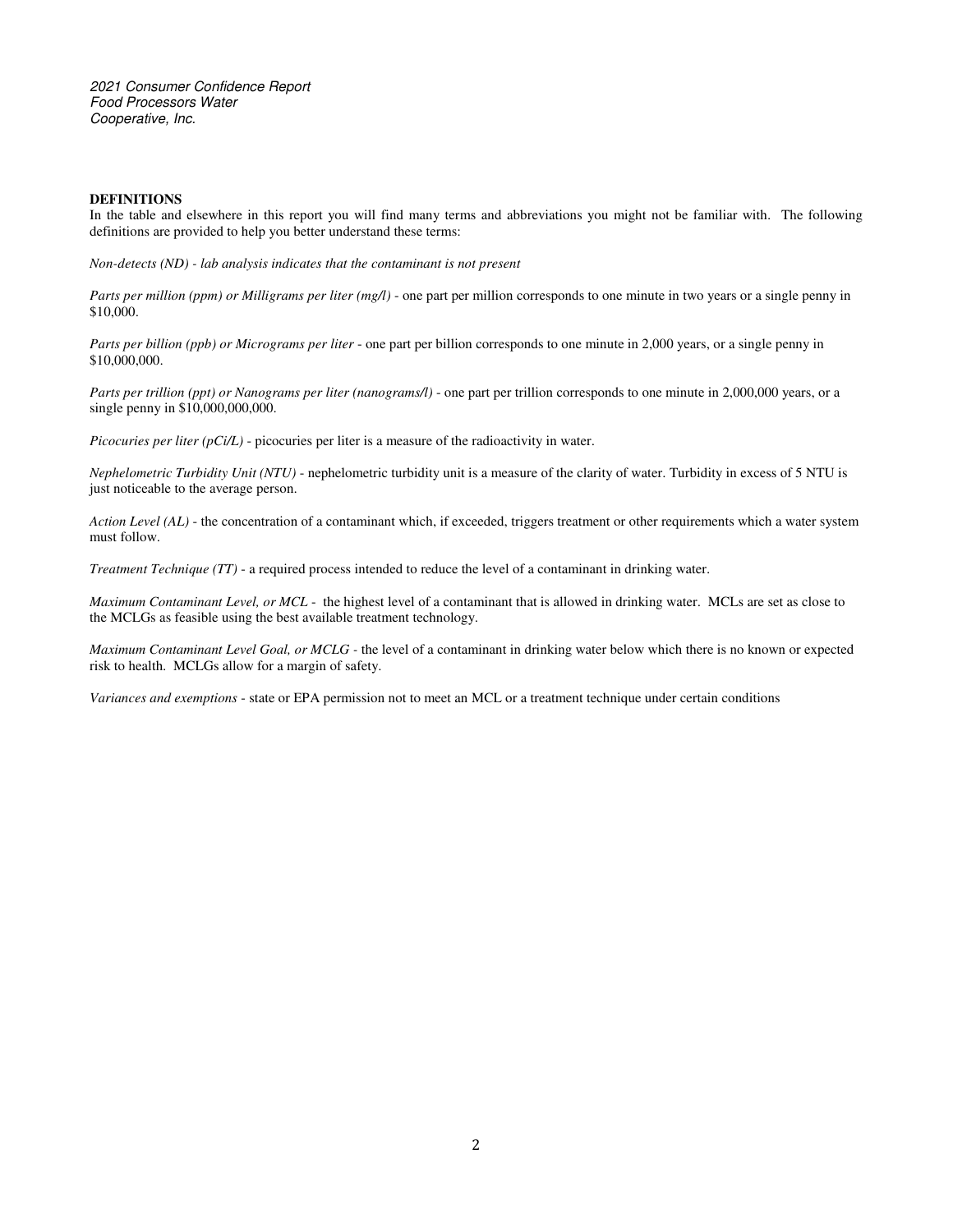## 2021 Consumer Confidence Report Food Processors Water Cooperative, Inc.

| WALLER VOILLETT REDUCTIO<br><b>Microbiological Contaminants</b> |                  |                                                                                    |                                                                                            |                |                       |                                                                                                                 |
|-----------------------------------------------------------------|------------------|------------------------------------------------------------------------------------|--------------------------------------------------------------------------------------------|----------------|-----------------------|-----------------------------------------------------------------------------------------------------------------|
|                                                                 |                  |                                                                                    |                                                                                            |                |                       |                                                                                                                 |
| Contaminant / Unit of<br>Measurement                            | <b>MCLG</b>      | <b>MCL</b>                                                                         | Level Found / Range                                                                        | Violation      | Date of Sample        | <b>Typical Source of</b><br>Contamination                                                                       |
| Turbidity<br><b>NTU</b>                                         | NA               | $TT=0.3 NTU$<br>Lowest<br>monthly<br>percent<br>meeting<br>$<$ 0.3 NTU $-$<br>95 % | <b>MAX: 0.086 NTU</b><br>All monthly samples were<br>$< 0.3$ NTU 100 % of the time         | No             | Daily 2021            | Soil runoff                                                                                                     |
| <b>Inorganic Contaminants</b>                                   |                  |                                                                                    |                                                                                            |                |                       |                                                                                                                 |
| Nitrate<br>ppm                                                  | 10               | 10                                                                                 | 1.18                                                                                       | No             | April 2021            | Runoff from fertilizer use:<br>Leaching from septic tanks,<br>sewage; Erosion of natural<br>deposits            |
| Barium<br>ppm                                                   | $\mathfrak{2}$   | $\overline{c}$                                                                     | 0.025                                                                                      | No             | April 2021            | Discharge of drilling wastes;<br>Discharge from metal<br>refineries; Erosion of natural<br>deposits             |
| <b>Radiological Contaminants</b>                                |                  |                                                                                    |                                                                                            |                |                       |                                                                                                                 |
| Contaminant / Unit of<br>Measurement                            | <b>MCLG</b>      | <b>MCL</b>                                                                         | Level Found / Range                                                                        | Violation      | Date of Sample        | <b>Typical Source of</b><br>Contamination                                                                       |
| <b>Combined Radium</b><br>pCi/L                                 | $\mathbf{0}$     | 5                                                                                  | 0.4                                                                                        | No             | April 2021            | Erosion of natural deposits                                                                                     |
| Alpha emitters<br>pCi/L                                         | $\boldsymbol{0}$ | 15                                                                                 | 0.4                                                                                        | No             | April 2021            | Erosion of natural deposits                                                                                     |
| Gross Beta<br>pCi/L                                             | $\overline{0}$   | 50                                                                                 | 1.3                                                                                        | N <sub>o</sub> | April 2021            | Decay of natural and man-<br>made deposits                                                                      |
| Lead & Copper                                                   |                  |                                                                                    |                                                                                            |                |                       |                                                                                                                 |
| Contaminant / Unit of<br>Measurement                            | <b>MCLG</b>      | <b>MCL</b>                                                                         | Level Found / Range                                                                        | Exceedance     | Date of Sample        | <b>Typical Source of</b><br>Contamination                                                                       |
| Copper<br>ppm                                                   | 1.3              | $AL=1.3$                                                                           | $< 0.02$ (90 <sup>th</sup> percentile)<br>None of the ten samples<br>detected copper.      | N <sub>o</sub> | June 2021             | Corrosion of household<br>plumbing systems; Erosion<br>of natural deposits; Leaching<br>from wood preservatives |
| Lead<br>ppb                                                     | $\mathbf{0}$     | $AL=15$                                                                            | $<$ 2 (90 <sup>th</sup> percentile)<br>None of the ten samples<br>collected detected lead. | N <sub>0</sub> | June 2021             | Corrosion of household<br>plumbing systems; Erosion<br>of natural deposits                                      |
| <b>Disinfection Residual Contaminants</b>                       |                  |                                                                                    |                                                                                            |                |                       |                                                                                                                 |
| Contaminant/Unit of<br>Measurement                              | <b>MCLG</b>      | <b>MCL</b>                                                                         | Level Found                                                                                | Violation      | Date of Sample        | Typical Source of<br>Contamination                                                                              |
| TTHM's<br>(Total Trihalomethanes)<br>ppb                        | $\mathbf{0}$     | 80                                                                                 | Average: 43<br>Range: 15 to 82                                                             | No             | Quarterly 2021        | By-product of drinking<br>water chlorination                                                                    |
| Haloacetic acids<br>(HAAs) ppb                                  | NA               | 60                                                                                 | Average: 43<br>Range: 18 to 55                                                             | No             | Quarterly 2021        | By-product of drinking<br>water chlorination                                                                    |
| Chlorine<br>mg/L                                                | $\overline{4}$   | $\overline{4}$                                                                     | 0.93 to 1.50                                                                               | $\rm No$       | Monthly 2021          | By-product of drinking water<br>chlorination                                                                    |
| <b>Disinfection By-Products Precursors</b>                      |                  |                                                                                    |                                                                                            |                |                       |                                                                                                                 |
| Contaminant/Unit of<br>Measurement                              | <b>MCLG</b>      | <b>MCL</b>                                                                         | Level Found                                                                                | Violation      | Date of Sample        | Typical Source of<br>Contamination                                                                              |
| (TOCs) Total Organic<br>Carbon<br>ppb                           | NA               | <b>TT</b>                                                                          | Range: 1.12 to 1.4                                                                         | ${\rm No}$     | <b>Ouarterly 2021</b> | Naturally present in the<br>environment                                                                         |
| <b>Metals</b>                                                   |                  |                                                                                    |                                                                                            |                |                       |                                                                                                                 |
| Contaminant/Unit of<br>Measurement                              | <b>MCLG</b>      | <b>MCL</b>                                                                         | Level Found                                                                                | Violation      | Date of Sample        | Typical Source of<br>Contamination                                                                              |
| Sodium<br>ppm                                                   | ÷,               | ÷,                                                                                 | 4.47                                                                                       | ${\rm No}$     | April 2021            | Erosion of natural sediment;<br>de-icing salt runoff; water<br>softeners                                        |

# **WATER QUALITY RESULTS**